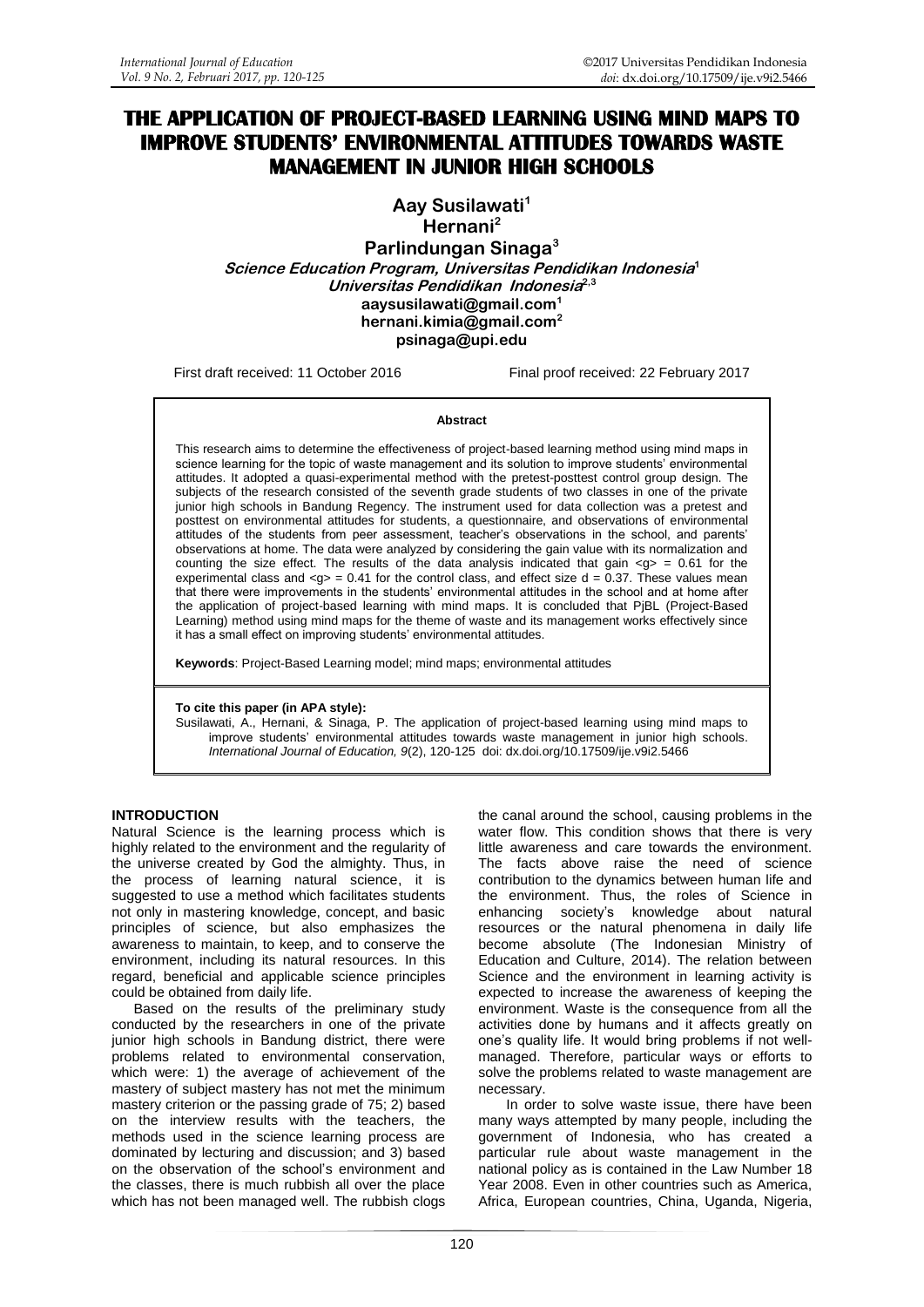Sweden, and others many strategies have been employed to resolve the waste issue. Some of these attempts are burying and collecting the trash to the final dump site (Fakere et al., 2012; Haaren et al., 2010; Sankoh et al., 2013)*,* recycling (Douglas, 1986; Haaren et al., 2010; Sharon, 1993)*,* processing it into compost (Haareen et al., 2010), burning or changing it into another form of energy (Felix et al., 2010; Haareen et al., 2010; Surono, 2013). Meanwhile, from the education department, what can be done to manage the rubbish is to spread the knowledge and understanding to all education institutions, including schools, about waste and its management to all students. The process of spreading that knowledge and understanding is conducted in learning activity such as science learning activity, when the learning topic is related closely to environmental issues.

To address the issues mentioned above, there should be a learning model which can help students be more active in waste reduction in order to protect the environment. The implementation of projectbased learning seems suitable to increase students' awareness towards the environment, which is related to concept mastery and managing the waste alongside in addition to helping students to enhance their knowledge about waste management. The implementation of project-based learning to address the issue of waste and waste management has been studied internationally. To mention but a few of them, there are Nargund-Joshi and Lee (2013) who implemented a cross-subject project-based module for the fifth and six grade students and Borhan and Ismail (2011) implemented project-based learning to promote students' environmental stewardship. Unfortunately, to this date, there have been no studies on project-based learning implementation, either in primary or secondary schools in Indonesia, as an attempt of improving students' attitudes towards the environment. Considering the lack of research on this topic and the urgent solutions needed to solve the problems related students' environmental attitudes, the present research

# **Literature Review**

According to George Lucas Educational Foundation (2005), project-based learning method is a dynamic learning approach in which students are able to actively explore the real world's problem, get challenged, and get a deeper understanding about an issue. Furthermore, project-based learning is convenient for an interdisclipinary course because naturally it involves different academic skills such as reading, writing, and math. It is also appropriate to build the concept understanding through subject assimilation (Capraro et al, 2013). These arguments confirm that project-based learning model can be applied in teaching the theme of waste because the theme of waste and its management mixes different concepts such as physics, chemistry, and biology.

Besides the learning model, learning equipment is needed to help increase the education output, namely in the form of learning media. Media are learning sources or actual props which contain instructional materials in students' environment and able to stimulate students to study. Learning media are media carrying messages or information which has instructional purposes or contains the true meaning of learning (Hamdani, 2011).

The success of learning process needs proper media to create an interesting learning activity. It will be better if the media used are designed and created by students themselves. Such media might be suitable with the characteristics and thinking styles of the students. One of the media which can be created by students is mind maps. In learning process, mind mapping helps teachers lead students to focus on a particular aspect from the topic being discussed. Through mind maps created by students, teacher can find out if students understand the topic and how to manage and build a proper structure for the topic. Therefore, mind mapping is one of the tools to learn environmental issues, and also a strong device for students to build a working map in developing the knowledge (Keles, 2011).

A mind map is a creative, effective note which enables one to pour his or her ideas down. Mind map is also a route map which makes the memorizing activity easy and enables one to sort some facts and mind; thus, the natural brain activity is involved since the beginning. This means memorizing information could be easier and it is better to be relied on than writing down a note conventionally (Arifin, 1990).

The combination of project-based learning and mind map is expected to bring out students' independence and to motivate them to be more active in learning science for the topic of waste and its management; thus, there will be an effective and fun learning situation. The stages in the project-based learning activity are: 1) starting with essential questions; 2) designing a project; 3) creating schedule; 4) monitoring the students and the progress of project; 5) assessing the outcome; and 6) evaluating the experience. A study on the implementation of project-based learning in combination with mind maps and concept maps was conducted by Sembiring et al. (2015). However, the focus is on improving college students' conceptual promoting their awareness.

Based on the explanations above, this study aims to find out the improvement of students' concept mastery in waste and its management theme through the implementation of project based learning approach with mind map as an aid. This study also aims to find out the effectiveness of the project based learning with mind map implementation towards students' concept mastery of waste and its management.

# **METHOD**

This study was conducted in a private junior high school in Bandung district. The method used was quasi experimental. The implementation of projectbased learning with mind map was only given to one experimental class, while the control class was treated with project-based learning without using mind map, but the class used the ordinary note instead. The measurements of students' attitudes towards the environment were conducted at the beginning and end of the meeting. Therefore, the design of this study was pretest-posttest, control group design. The sample was drawn randomly (through cluster random sampling) to choose two classes that were designed as control class and experimental class. Based on the random sampling, D class with 32 students was chosen to be the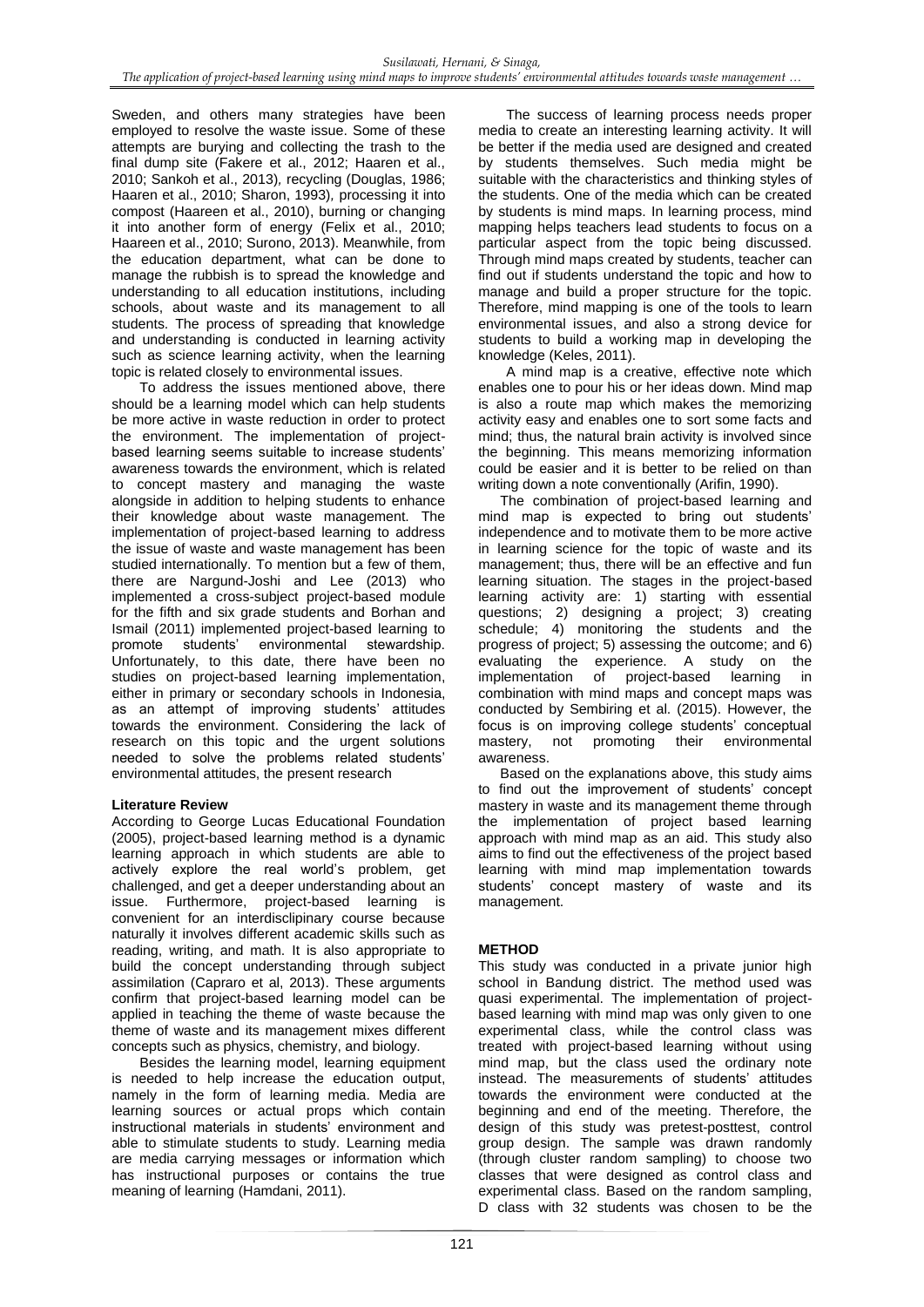experimental class, and F class with 34 students as the control class, respectively. The projects related to waste and its management done by students in both classes were as follows: 1) The first group created biogas produced by organic matter; 2) the second group created recycled paper; 3) the third group and fourth group created a craft made from non-organic waste; and 4) the fourth group created fuel oil from bottle waste.

The data collection techniques of this study were: (1) pretest and post-test for students' environmental

$$
d = \frac{(M_E - M_K)}{\sqrt{\frac{SD_E^2 + SD_C^2}{2}}}
$$

Notes for formula (1): *d* score shows the effectiveness score of the attitude impact, which depends on the average score of the experimental class ( $M_E$ ), the average gain of the control class ( $M_K$ ), and the standard deviations of the experimental class  $(SD<sub>E</sub>)$  and control class  $(SD<sub>c</sub>)$ .

### **FINDINGS AND DISCUSSIONS**

Generally, students' attitudes towards the environment experienced a quite significant improvement because the average score of students' pre-test was lower than their posttest', where the control class score had an increase from 81.00 to 90.00, meaning that the improvement was 9. Meanwhile, the experimental class's score increased for 11 points from the average score of 82.00 to 93.00. The normalized gain score of the control class and experimental class were both in the middle criteria, with a little gap, 0.47 and 0.61 for the control class and experimental class, respectively.

The interpretations of students' environmental attitudes were obtained from observation sheets of attitudes; (2) observation method to find students' attitude toward the environment every week.

The instruments of this study were: questionnaire about caring attitude towards the environment; observation sheets for students' environmental attitudes given to three observers: parents, teacher, and peers; and a questionnaire for students' opinion. The effectiveness test with the calculation of effect size was obtained from the difference of the posttests between the control class and experimental class. Thus, the effect size formula used was:

(1)

three different sources: 1) parents who did a direct observation towards their children as the participants in their house; 2) subject teacher and homeroom teacher who observed the entire students' activity, where students as the research's participant were at school; and 3) fellow students who directly evaluated their own group members, in which one student evaluated two students. The sketch of students' attitudes towards the environment at home and at school could be seen in detail in the appendix. In addition, the final results could be seen in Table 2.

There was significant improvement in students' environmental attitudes based on the observation from parents, the average score from teachers (homeroom and subject teachers), and the average score from peers every week. The average observation scores from parents and peers were very good, while the average score from teacher was only 75.94% which is considered as good. Meanwhile, the scores of students' environmental attitude observation for the control class can be seen in Table 3.

|                                   |  |  |  |  |  |  |  |  | Table 1. Average normalized gain scores of students' attitudes towards the environment on the |  |
|-----------------------------------|--|--|--|--|--|--|--|--|-----------------------------------------------------------------------------------------------|--|
| theme of waste and its management |  |  |  |  |  |  |  |  |                                                                                               |  |

|                           | <b>Pretest</b> | <b>Posttest</b> | <a></a> | <b>Criteria</b> |
|---------------------------|----------------|-----------------|---------|-----------------|
| Control Class             |                | 90              | 0.47    | Middle          |
| <b>Experimental Class</b> | 82             | 93              | 0.61    | Middle          |

| Table 2. Experimental class students' environmental attitude scores |  |  |  |  |  |
|---------------------------------------------------------------------|--|--|--|--|--|
|---------------------------------------------------------------------|--|--|--|--|--|

| Average score<br>every week | Week 1 | Week 2 | Week 3 | Average | Criteria  |
|-----------------------------|--------|--------|--------|---------|-----------|
| <b>Parents</b>              | 74.43% | 80.57% | 88.28% | 81.09%  | Very Good |
| Teacher                     | 60.52% | 81.56% | 85.73% | 75.94%  | Good      |
| <b>Peers</b>                | 81.09% | 90.99% | 91.67% | 87.92%  | Very Good |

#### Table 3. Control class students' environmental attitude scores

| <b>Average Score</b><br>every week | Week 1 | Week 2 | Week 3 | Average | Criteria |
|------------------------------------|--------|--------|--------|---------|----------|
| <b>Parents</b>                     | 68.52% | 84.29% | 86.71% | 79.84%  | Good     |
| Teacher                            | 67.38% | 77.38% | 74.25% | 74.25%  | Good     |
| <b>Peers</b>                       | 77.43% | 77.67% | 79.06% | 78.06%  | Good     |

An improvement could be found in the results obtained from the observations carried out by parents, teacher, and peers towards the control class students, in which the average score was at the category of good. The difference of students' environmental attitude improvement scores between the control class and experimental class is presented in the Figure 1.

Based on the observation scores from parents, teachers, and peers carried out on a weekly basis, it can be concluded that: 1) The implementation of project-based learning model could enhance students' environmental attitude every week at home which was closely observed by parents, and at school with teacher and peers as the observers; 2) There was a difference between the students' environmental attitude scores for the class where project-based learning with mind map was implemented and the ones in the class that implemented project-based learning without mind map. The experimental class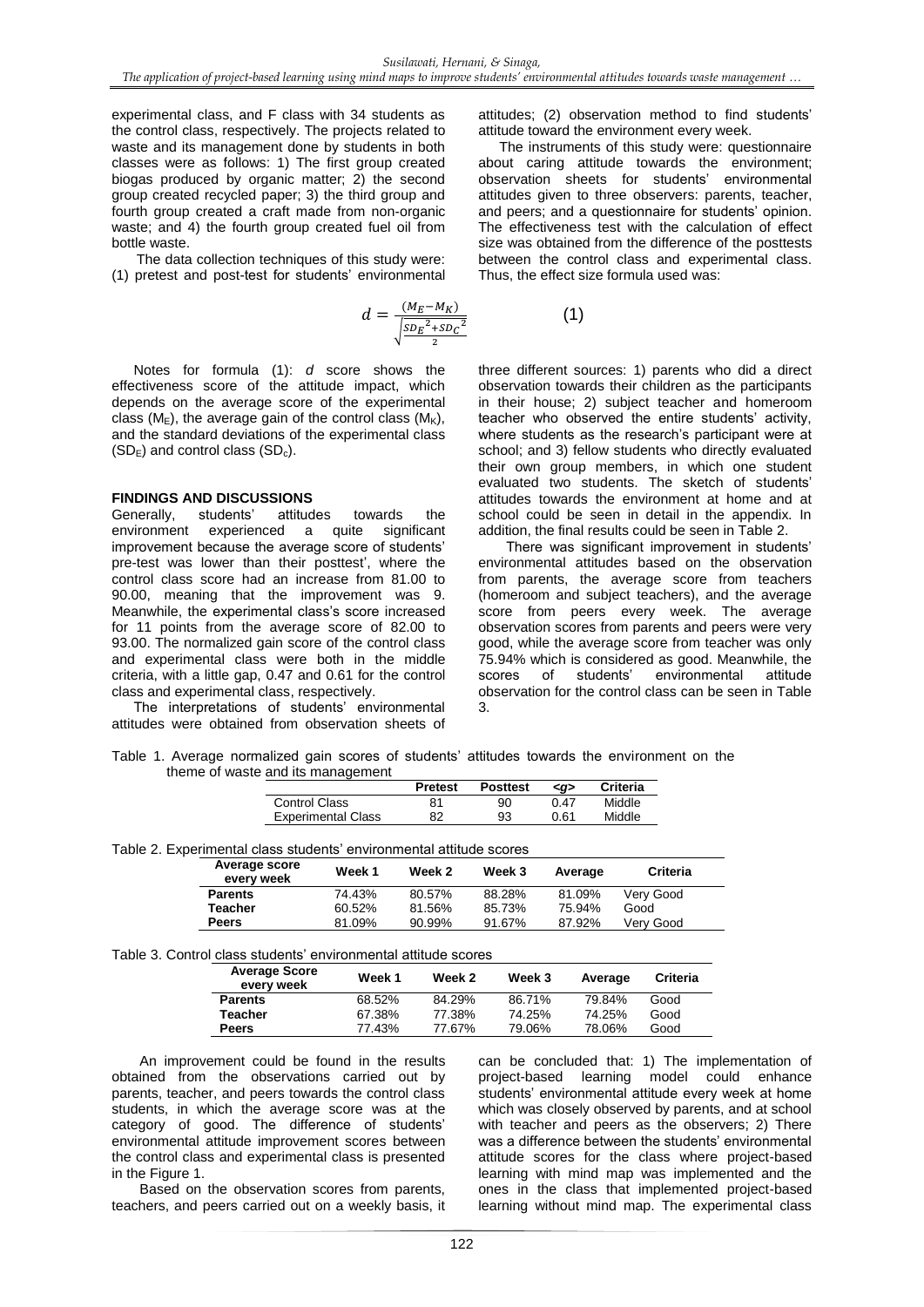obtained an average score of 81.62%which is higher than the average score of the control class, which was 77.39%.

The effectiveness of the implementation of project-based learning with mind map in improving students' environmental attitudes can be seen in Table 4.

The effect size score of 0.37 point, which is considered as small effect, means that there the implementation of the project-based learning with mind map in science learning activity on the theme of waste and its management had some contribution<br>towards students' environmental attitudes. environmental Nevertheless, the real impacts in the students' real world cannot be formed in number However, it is more important to have a better attitude with applicable actions, which were observed in this study.



Figure 1. Difference in the average score of control class and experimental class students' environmental attitudes

| Table 4. The effectiveness of the implementation of project-based learning with mind maps in improving students' |  |  |
|------------------------------------------------------------------------------------------------------------------|--|--|
| environmental attitudes                                                                                          |  |  |

|                           | Environmental<br><b>Attitudes</b> |       |
|---------------------------|-----------------------------------|-------|
|                           | <b>Average Gain</b>               | 12    |
| <b>Experimental Class</b> | <b>Standard Deviation</b>         | 7.48  |
| <b>Control Class</b>      | <b>Average Gain</b>               | 9     |
|                           | <b>Standard Deviation</b>         | 8.77  |
| Effect Size (d)           |                                   | 0.37  |
| Interpretation            |                                   | Small |

After analyzing the findings of this study, the impact of implementing project based learning on the theme of waste and its management is that it improved students' environmental attitudes. The finding of this study is in accordance with the study conducted by Selçuk (2010) which concluded that learning based on daily life's issues could give a wider and more actual learning experience and could enhance one's caring attitude towards the environment. Furthermore, this finding is also in line with that of Wibowo (2009) who argued that projectbased learning strategy has influenced students' attitudes in conserving the environment. Mahanal, et al. (2010) also put forward the same idea about life learning based on projects that could affect students' attitude development. Another study conducted by Pitiporntapin & Pensang (2015) supports this argument as well, in which they argued that the best practice in learning process is implementing project based learning in order to develop students' attitude toward learning process. This explains that a direct experience in teaching is a key element in any learning process and can help prepare students to learn from daily life activities. This study has confirmed that project-based learning could motivate students to be interested in learning and could make students more confident. This fact is supported by the study conducted by Cakiki & Türkmen (2013), which concluded that project-based learning has significantly increased students' attitudes in learning.

Attitude is a predisposition or tendency learned by an individual to respond positively or negatively with decent or adequate intensity toward an object, situation, concept, or other people [Fishbein & Ajzen, 1980]. This attitude navigates one's action, because attitude is a tendency to behave. Fishbein and Ajzen (1980) added that the attitude part includes cognitive abilities. Attitude is able to limit or to help someone to explain the skill and knowledge that have been mastered. Based on that statement, evaluating one's attitude is not sufficient using attitude scale only, as it involves cognitive aspects. In fact, the evaluation of attitudes leading to behavior is needed as well. Therefore, the attitude evaluation using observation sheet is needed, to get an accurate measurement. A proper and accurate measurement tool to evaluate the change in one's attitude is also argued by Brossard et al. (2005). That is why the present research also employed observations to measure students' attitudes towards the environment.

More particularly, the observations in this research were conducted by parents, teachers, and peers to get a thorough and great attention concerning students' environmental attitudes. The design of observations by three different parties is in accordance with Arnold et al. (2009) who suggested that forming students' caring attitude towards the environment positively needs great attention and influence from parents, experience, peers, and teacher.

The data from observations also indicated that there is improvement in the students' environmental attitudes as shown by the attitude scores given by the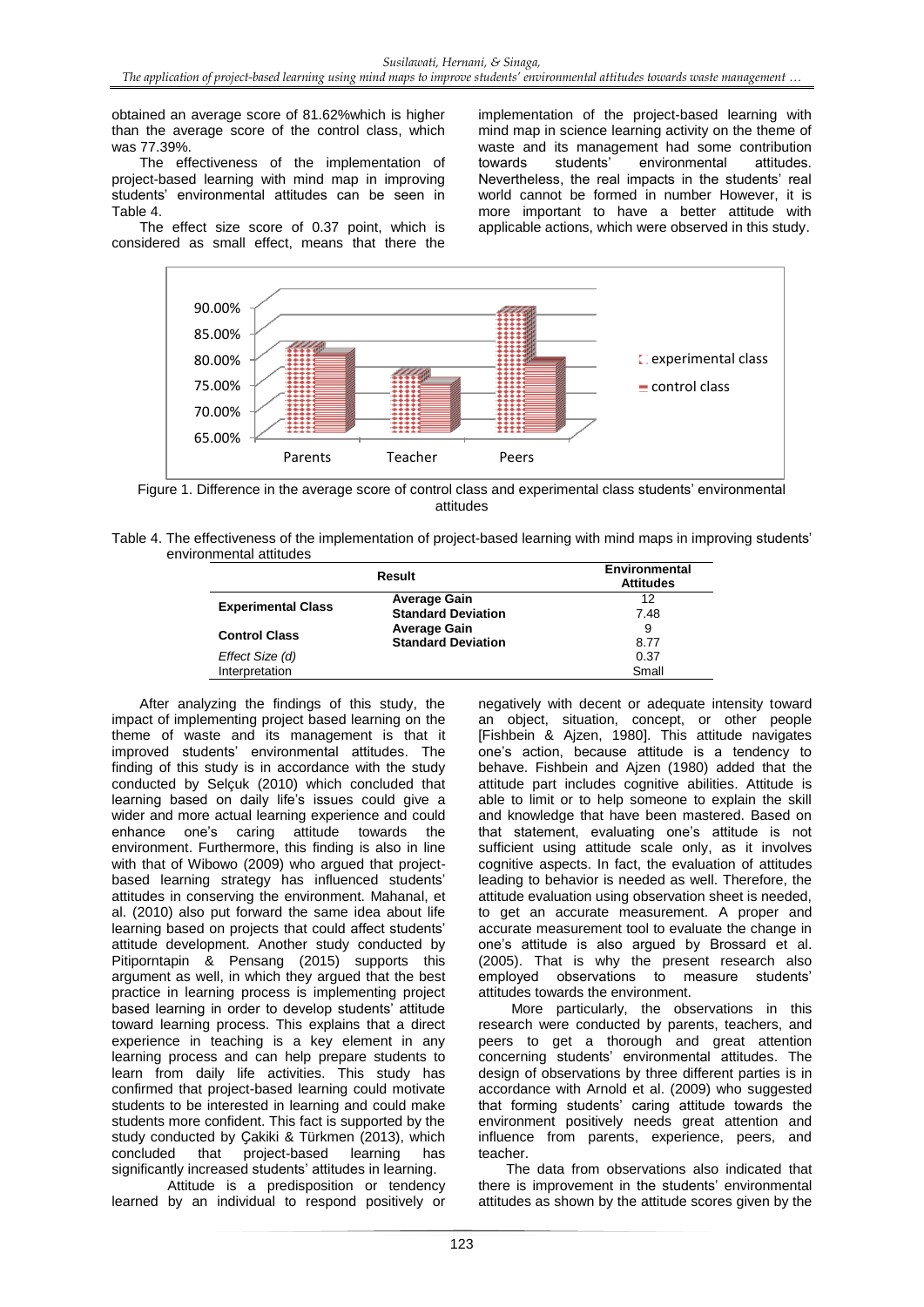peers, teachers, and parents. This finding is also claimed by Sarkar (2011) who concluded that there is relation between environmental caring attitude with behavior or action that drives a teenager to care for their peers and the environment in Bangladesh. This proves that tracking attitude evaluation is not sufficient by doing a test only, but the reality of attitude evaluation should be evaluating fully the attitude and behavior of students in daily life; thus, the evaluation needs an additional instrument in the form of observation sheet completed with a journal to get valid data. This is in line with Darmansyah's statement (2014, p.10) that there are four types of evaluation that can be applied by teachers to evaluate students' attitudes: 1) independent evaluation; 2) teacher observation; 3) peer assessment; and 4) daily journal.

Moreover, Table 4.6 shows the effectiveness of implementing project-based learning model with mind maps which influences students' environmental attitudes because it shows 0.37 point, labeled into a small category. This means there is a contribution in implementing project-based learning model with mind maps in science learning on the theme of waste and<br>its management toward students' improved its management toward students' improved environmental attitudes Albeit in the actual implementation the improvement of attitudes cannot be only measured by number, the most important thing of all is the real action. The effectiveness of implementing-project based learning toward students' environmental attitudes is in accordance with the study conducted by Mahanal (2010) who stated that to enhance students' attitude towards the environment, teachers who design the learning activity should enable students to interact with members within the same group and with other groups in solving the environmental issues such as a project-based learning. In fact, it is in line with Vygotsky (1978) who stated that in project-based learning, there is cooperative value which enables student to interact with other students.

# **CONCLUSION**

Based on the findings elaborated above, it can be concluded that the implementation of project-based learning model with mind maps on the theme of waste and its management was able to enhance students' environmental attitudes, which was better than the learning activity without mind map. Furthermore, that implementation is effective in elevating students' environmental caring attitudes toward waste and its management. The findings give some implications for the teachers of science to employ the learning model in order not only to increase students' knowledge but also awareness of the environmental problems.

### **REFERENCES**

- Arifin. (1990). *Evaluasi instruksional*. Bandung: PT Remaja Rosdakarya.
- Borhan, M. T. & Ismail, Z. (2011). Promoting environmental stewardship through projectbased learning. *International Journal of Humanities and Social Sciences, 1*(4), 180-186.
- Brossard, D., Bruce Lewenstein, & Rick Bonney. (2005). Scientific knowledge and attitude change: The impact of a citizen science project.

Research Report. *International Journal of Science Education, 27*(9), 1099–1121. https://doi.org/10.1080/09500690500069483

- Ҫakiki, Y. & Türkmen, N (2013). An investigation of the effect of project-based learning approach on children's achievement and attitude in science. *The Online Journal of Science and Technology, 3*(2), 9-17.
- Capraro, et al. (2013). *STEM project-based learning*: *An integrated science, technology, engineering, and mathematics (STEM) approach* (second ed.). Rotterdam: Sense Publishers. https://doi.org/10.1007/978-94-6209-143-6
- Darmansyah. (2014). Teknik penilaian sikap spiritual dan sosial dalam pendidikan karakter di Sekolah Dasar 08 Surau Gadang Nanggalo (Techniques of spiritual and social attitudes assessment in character education in Primary School 08 Surau Gadang Nanggalo). *Jurnal Al-Ta'lim, 21*(1) 10- 17. DOI: https://doi.org/10.15548/jt.v21i1.67.
- Douglas, I. (1986), *The urban environment.* London: Edward Arnold.
- Fakere, A., Fadairo, G., & Oriye, O. (2012). Domestic waste management and urban residential environment: Focus on Akure, Nigeria. *International Journal of Engineering & Technology, 2*(5), 878-887.
- Felix, A., Paramitha & Ikhsan, D. (2012). Pembuatan biogas dari sampah sayuran (Making biogas from vegetable waste). *Jurnal Teknologi Kimia dan Industri, 1*(1), 103-108.
- Fishbein, M., & Ajzen, I. (1980). *Understanding attitudes and predicting social behavior*. Englewood Cliffs, New Jersey: Prentice Hall.
- George Lucas Educational Foundation. (2005). *Instructional module project based learning.*  Retrieved from: http://www.edutopia.org/modules/.
- Haaren, R., Themelis, N., & Glodstein, N. (2010). The State of garbage in America. BioCycle advancing composting, organics recycling and renewable energy. *BioCycle Magazine, 51*(10), 16.
- Hamdani. (2011). *Strategi belajar mengajar*. Bandung: CV Pustaka Setia.
- Keles, O. (2011). *Mind maps and scoring scale for environmental gains in science education.* New Perspectives in Science Education. Ankara: Pixel, Aksaray University (Turkey).
- Mahanal, S., Darmawan, E., A.D., Corebima., & Z., Siti. (2010). Pengaruh pembelajaran projectbased learning (PjBL) pada materi ekosistem terhadap sikap dan hasil belajar siswa SMAN 2 Malang (The Influence of PjBL in the topic of ecosystem on the learning attitudes and outcomes of SMAN 2 Malang students). *Bioedukasi, 1*(1), 10-10.
- Ministry of Education and Culture. (2014). *Materi pelatihan guru implementasi Kurikulum 2013 tahun ajaran 2014/2015: Mata pelajaran IPA SMP/MTs (Teacher training materials for the implementation of Curriculum 2013, academic year 2014/2015: Natural Science subject for junior high school and its equivalent Islamic school)*. Jakarta: Ministry of Education and Culture.
- Nargund-Joshi, V. & Lee, J.S. (2013). How much do you waste: An interdisciplinary project-based